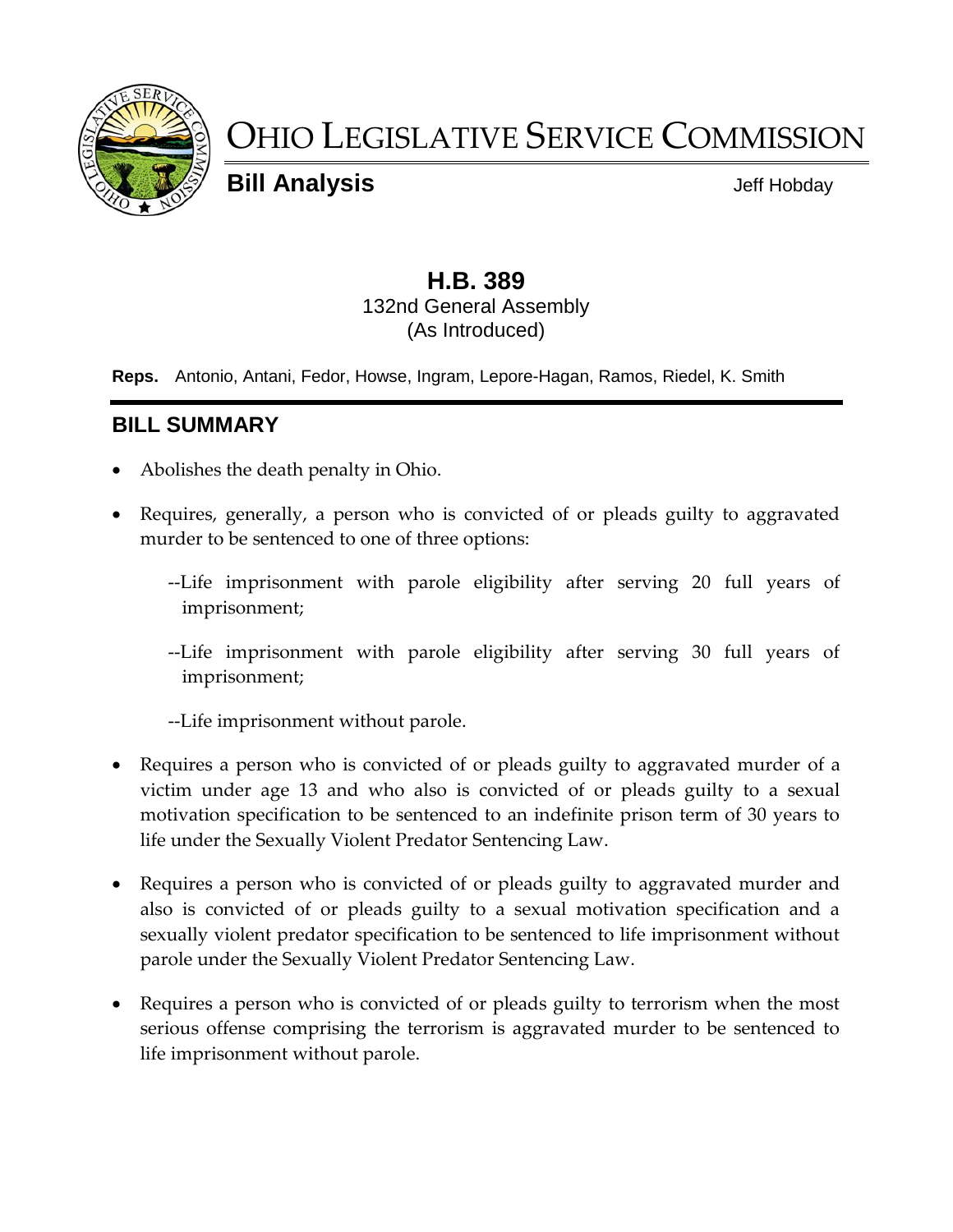- Specifies that nothing in the bill is intended to nullify or mitigate the sentence of an offender who was sentenced to death before the bill's effective date.
- Specifies that an offender whose sentence of death was set aside, nullified, or vacated pursuant to an existing provision but who was not resentenced under that provision as of the bill's effective date must be resentenced in accordance with that provision as it existed immediately before the bill's effective date.
- Specifies that an offender who was sentenced to death before the bill's effective date will have the same rights to appeal and to post-conviction remedies, including DNA testing, as the offender had immediately before the bill's effective date.
- Requires all reports and payments relating to capital cases that were required to be made under the state's Public Defender Law before the bill's effective date to be made for the current calendar or fiscal year, as applicable, in accordance with the law as it existed immediately before the bill's effective date.
- Requires a court of common pleas that sentences a defendant to death before the bill's effective date to preserve the records in the action.

# **TABLE OF CONTENTS**

| Treatment of offenders sentenced to death before the bill's effective date  4   |  |
|---------------------------------------------------------------------------------|--|
|                                                                                 |  |
| Resentencing of offenders whose sentences were previously set aside, nullified, |  |
|                                                                                 |  |
|                                                                                 |  |
| Reimbursements for counties' costs of conducting defense in capital cases  5    |  |
| Death penalty – current law                                                     |  |
|                                                                                 |  |
|                                                                                 |  |
|                                                                                 |  |
|                                                                                 |  |
| Records retention.                                                              |  |
|                                                                                 |  |
|                                                                                 |  |
|                                                                                 |  |
|                                                                                 |  |
|                                                                                 |  |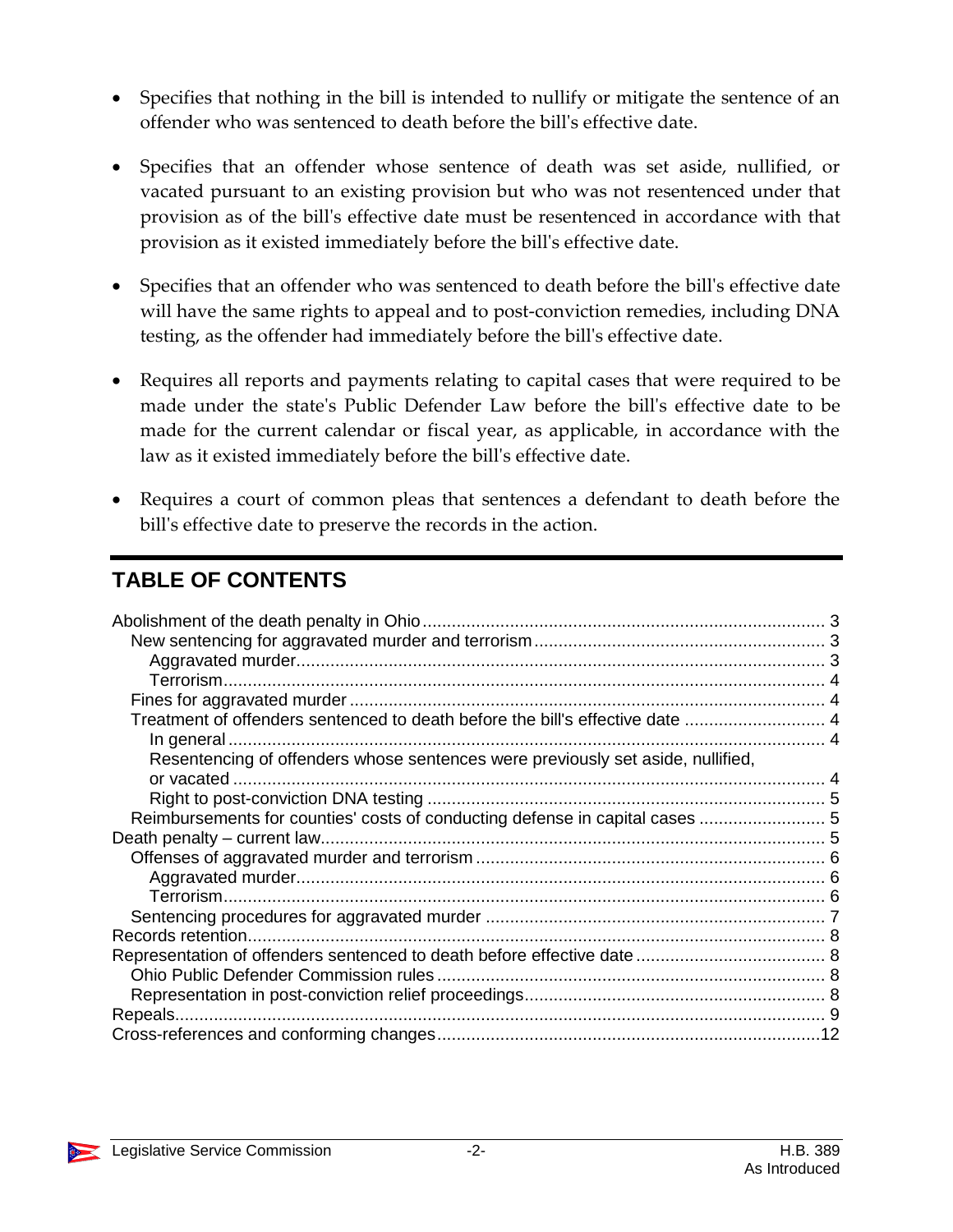# **CONTENT AND OPERATION**

# <span id="page-2-0"></span>**Abolishment of the death penalty in Ohio**

The bill abolishes the death penalty in Ohio.

# <span id="page-2-1"></span>**New sentencing for aggravated murder and terrorism**

# **Aggravated murder**

<span id="page-2-2"></span>Except as described in the next paragraph, the bill requires that a person who is convicted of or pleads guilty to aggravated murder (see "**Offenses of aggravated murder and terrorism**," below, for elements of that offense) be sentenced to one of three options: 1

(1) Life imprisonment with parole eligibility after serving 20 full years of imprisonment;

(2) Life imprisonment with parole eligibility after serving 30 full years of imprisonment;

(3) Life imprisonment without parole.

If a person is convicted of or pleads guilty to aggravated murder, the victim of the offense under age 13, and the offender also is convicted of or pleads guilty to a "sexual motivation specification" (a defined term) included in the document charging the offense, except as described in the next sentence, the court must impose an indefinite prison term of 30 years to life under the Sexually Violent Predator Sentencing Law. If a person is convicted of or pleads guilty to aggravated murder and also is convicted of or pleads guilty to a sexual motivation specification and a "sexually violent predator specification" (a defined term) included in the document charging the murder, the court must impose a term of life imprisonment without parole under the Sexually Violent Predator Sentencing Law.<sup>2</sup>

Currently, a sentence of death is a sentencing option in certain circumstances for a person who is convicted of or pleads guilty to aggravated murder (see "**Death penalty – current law**," below).

 $1$  R.C. 2929.02(A).

<sup>&</sup>lt;sup>2</sup> R.C. 2929.02(C), cross-referenced at R.C. 2929.14(E)(5) and (6), 2941.148(A)(1)(e) and (f), 2971.03(B)(3)(c), 2971.07(A)(6) and (7), and 5120.61(A)(1)(e) and (f).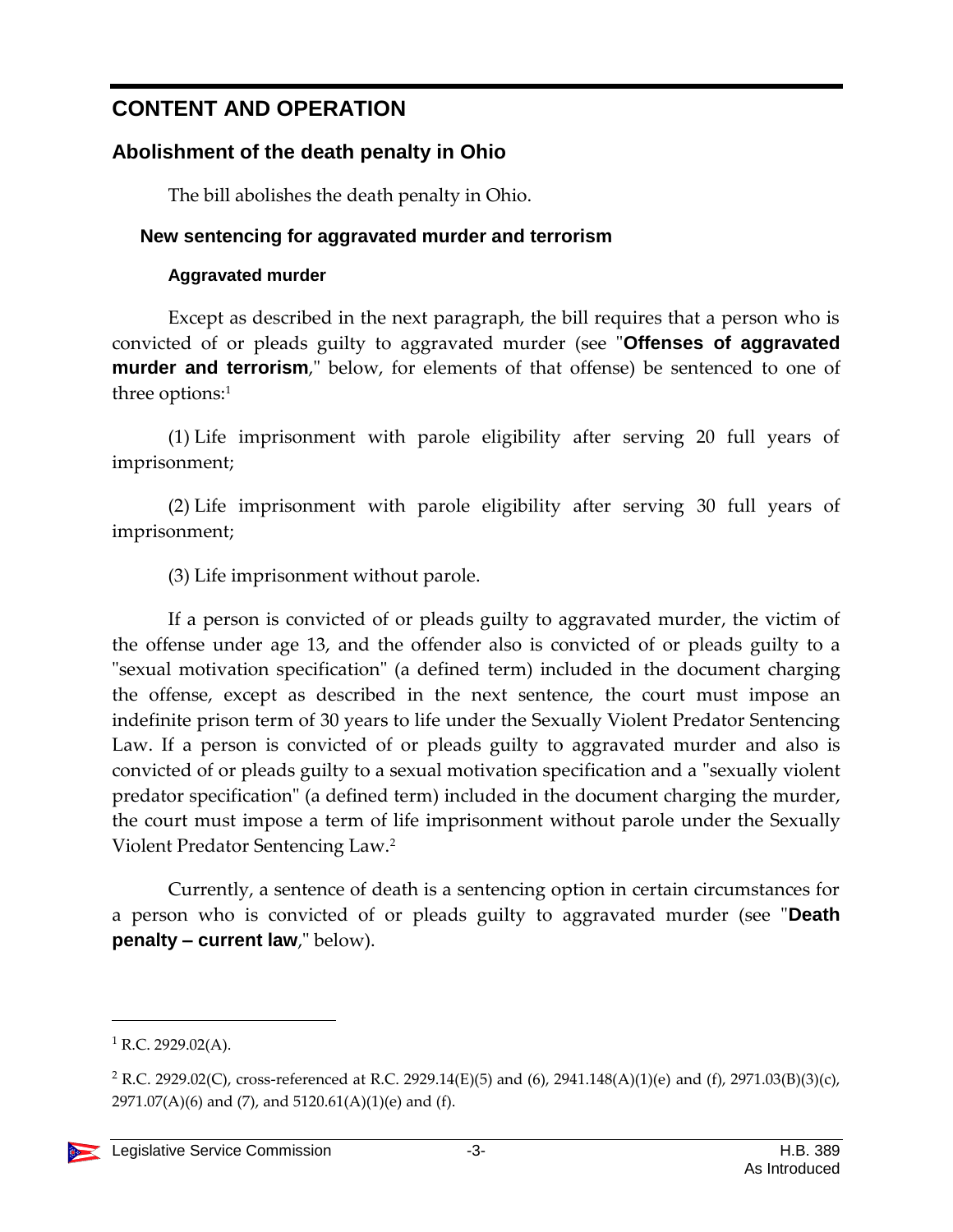#### **Terrorism**

<span id="page-3-0"></span>The bill requires that a person who is convicted of or pleads guilty to terrorism when the most serious act of terrorism is aggravated murder (see "**Offenses of aggravated murder and terrorism**," below, for elements of that offense) be sentenced to life imprisonment without parole.<sup>3</sup>

Currently, a sentence of death is a sentencing option in certain circumstances for a person who is convicted of or pleads guilty to terrorism (see "**Death penalty – current law**," below).

#### <span id="page-3-1"></span>**Fines for aggravated murder**

The bill modifies the provision that specifies the amount of the fine that may be imposed for aggravated murder. Under the bill, in addition to any prison term imposed on an offender for aggravated murder, the offender may be fined an amount fixed by the court, but not more than \$25,000 (currently, for both aggravated murder and murder, the amount is \$15,000 – the bill retains that amount for murder).<sup>4</sup>

# <span id="page-3-2"></span>**Treatment of offenders sentenced to death before the bill's effective date**

#### **In general**

<span id="page-3-3"></span>The bill states that nothing in its provisions is intended to nullify or mitigate the sentence of an offender who was sentenced to death before its effective date.<sup>5</sup>

#### <span id="page-3-4"></span>**Resentencing of offenders whose sentences were previously set aside, nullified, or vacated**

Under the bill, an offender whose sentence of death has been set aside, nullified, or vacated pursuant to the statute that pertains to the setting aside, nullification, or vacation of a death sentence and resentencing of the offender,<sup>6</sup> as that statute existed immediately before the bill's effective date, but who has not been resentenced under that statute as of the bill's effective date must be resentenced in accordance with that statute as it existed immediately before the bill's effective date.<sup>7</sup>

<sup>3</sup> R.C. 2909.24.

 $4$  R.C. 2929.02(D).

<sup>5</sup> Section 3(B).

 $6$  R.C. 2929.06, not in (but repealed by) the bill.

 $<sup>7</sup>$  Section 3(A).</sup>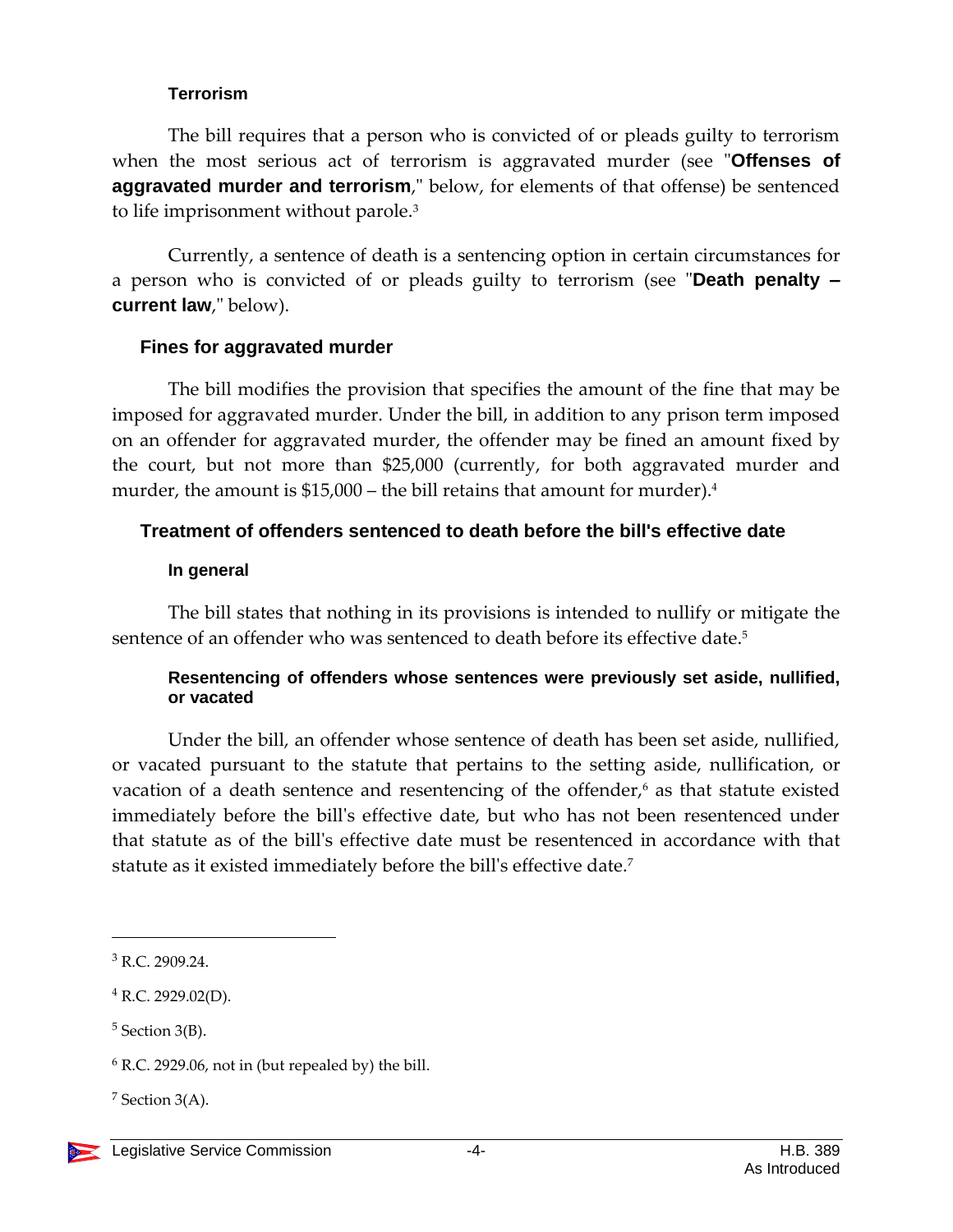#### **Right to post-conviction DNA testing**

<span id="page-4-0"></span>An offender who was sentenced to death before the bill's effective date will have the same rights to appeal and to post-conviction remedies, including DNA testing, as the offender had immediately before the bill's effective date or as the relevant provisions subsequently may be amended.<sup>8</sup>

#### <span id="page-4-1"></span>**Reimbursements for counties' costs of conducting defense in capital cases**

Under current law, the State Public Defender must reimburse 50% of all costs and expenses of conducting the defense in capital cases to each county.<sup>9</sup> The total amount of money paid to all counties in any fiscal year pursuant to that requirement for the reimbursement of a percentage of the counties' costs and expenses of conducting the defense in capital cases must not exceed the total amount appropriated for that fiscal year by the General Assembly for the reimbursement of the counties for conducting the defense in capital cases. If the amount appropriated by the General Assembly in any fiscal year is insufficient to pay 50% of the counties' total costs and expenses of conducting the defense in capital cases in the fiscal year, the amount of money paid in that fiscal year to each county for the fiscal year must be reduced proportionately so that each county is paid an equal percentage of its costs and expenses of conducting the defense in capital cases in the fiscal year. 10

The bill repeals the provisions that pertain to reimbursement in capital cases.<sup>11</sup> Under the bill, all reports and payments relating to capital cases that were required to be made under the provisions described above as those provisions existed immediately before the bill's effective date must be made for the current calendar or fiscal year, as applicable, in accordance with those provisions as they existed immediately before the bill's effective date until each case in which a defendant was sentenced to death is finally resolved.<sup>12</sup>

# <span id="page-4-2"></span>**Death penalty – current law**

Current Ohio law allows the death penalty only for the offense of aggravated murder when the offender also is convicted of one or more specifications of an aggravating circumstance and the court determines after applying a specified balancing

<sup>8</sup> Section 3(B).

 $9$  R.C. 120.35, not in (but repealed by) the bill.

<sup>10</sup> R.C. 120.34.

<sup>11</sup> R.C. 120.34 and repeal of R.C. 120.35.

 $12$  R.C. 120.34 and Section 3(C).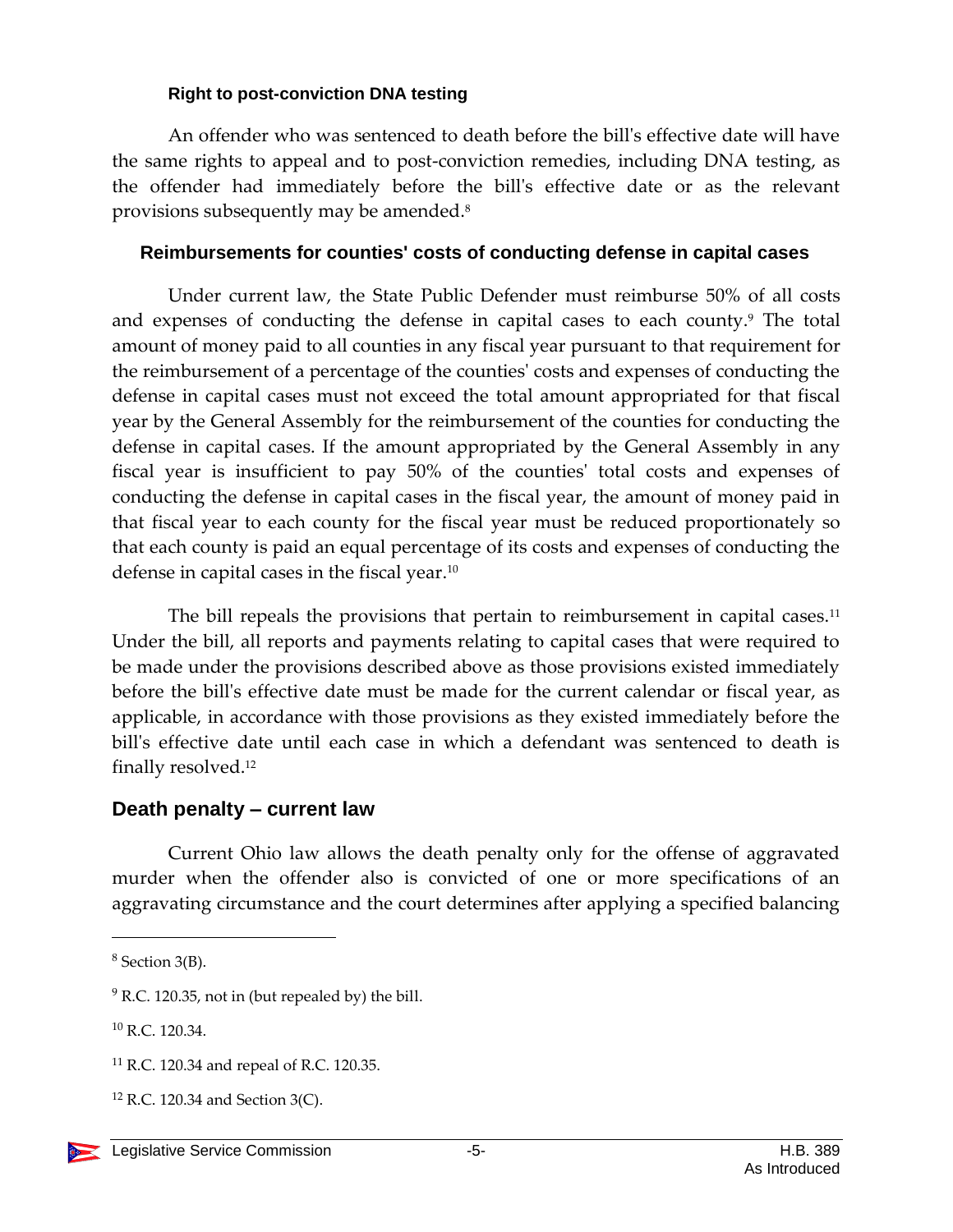test that the death penalty is appropriate, or for the offense of terrorism when the most serious offense comprising the terrorism is aggravated murder. When sentencing for terrorism, the same sentencing procedure is used as is used when sentencing for aggravated murder.

# <span id="page-5-0"></span>**Offenses of aggravated murder and terrorism**

# **Aggravated murder**

<span id="page-5-1"></span>Current law, unchanged by the bill, prohibits many different types of conduct that are included within the offense of aggravated murder. Under that offense, current law prohibits the following acts:<sup>13</sup>

(1) Purposely, and with prior calculation and design, causing the death of another or the unlawful termination of another's pregnancy;

(2) Purposely causing the death of another or the unlawful termination of another's pregnancy while committing or attempting to commit, or while fleeing immediately after committing or attempting to commit, kidnapping, rape, aggravated arson, arson, aggravated robbery, robbery, aggravated burglary, burglary, trespass in a habitation when a person is present or likely to be present, terrorism, or escape;

(3) Purposely causing the death of another if: the other person is under age 13 at the time of the commission of the offense; the offender is under detention as a result of having been found guilty of or having pleaded guilty to a felony or has broken that detention; or the other person is a law enforcement officer whom the offender knows or has reasonable cause to know is a law enforcement officer and either the victim, at the time of the commission of the offense, is engaged in the victim's duties, or it is the offender's specific purpose to kill a law enforcement officer.

Whoever violates one of these prohibitions is guilty of aggravated murder and must be sentenced either to life imprisonment or, if the death penalty potentially is applicable, to death, as discussed below.<sup>14</sup>

# **Terrorism**

<span id="page-5-2"></span>Current law, unchanged by the bill, prohibits a person from committing a "specified offense," a defined term that includes aggravated murder, with purpose to intimidate or coerce a civilian population, to influence the policy of any government by intimidation or coercion, or to affect the conduct of any government by the specified

<sup>13</sup> R.C. 2903.01, not in the bill.

<sup>&</sup>lt;sup>14</sup> R.C. 2903.01(F), not in the bill, and 2929.02(A).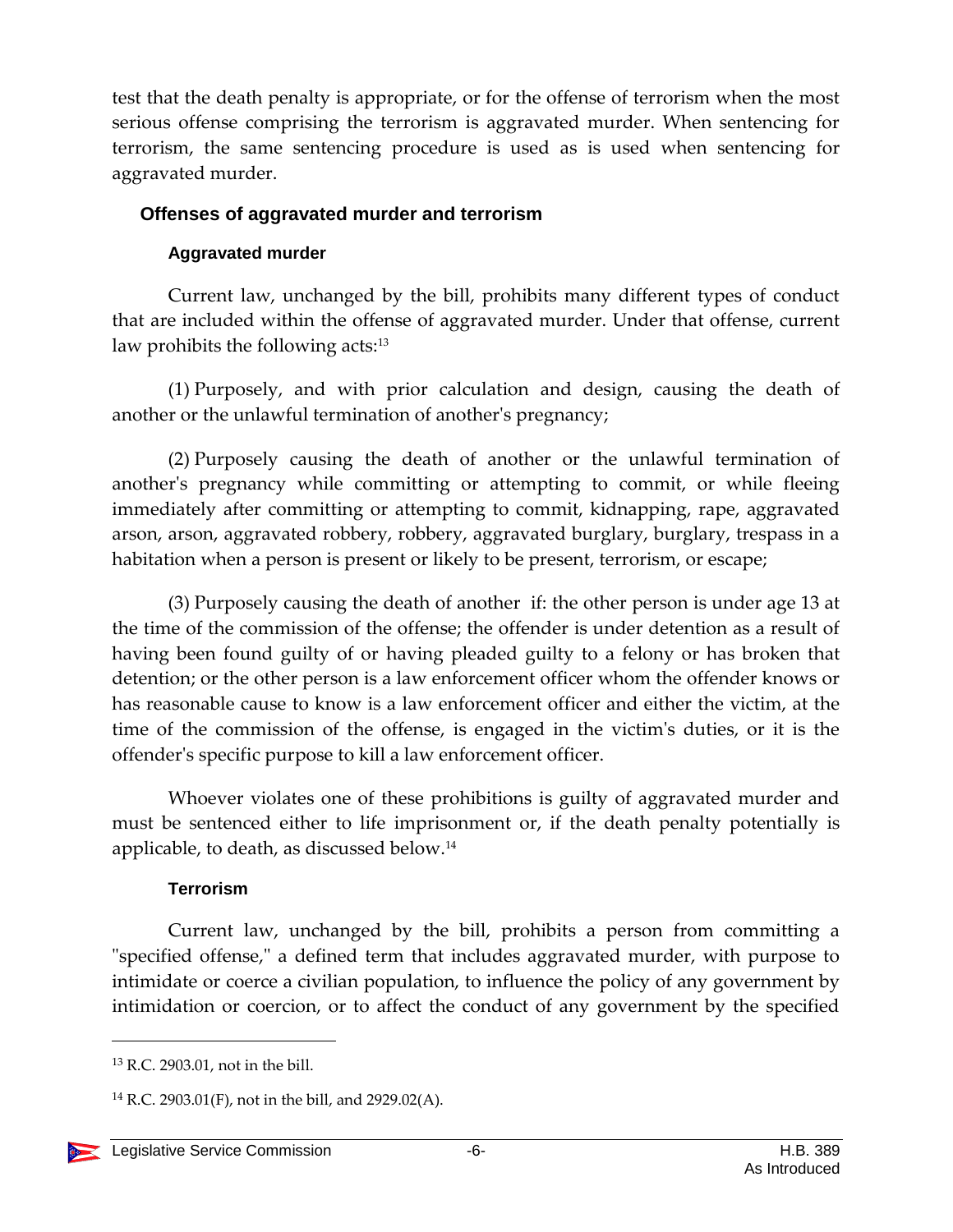offense. Whoever violates the prohibition is guilty of terrorism. The penalty for the offense varies, depending upon the most serious underlying specified offense. If the most serious underlying specified offense is aggravated murder, the offender must be sentenced to life imprisonment without parole or death, using the same procedures that apply with respect to an offender convicted of aggravated murder.<sup>15</sup>

#### <span id="page-6-0"></span>**Sentencing procedures for aggravated murder**

Currently, the only situation in which a person potentially might face a sentence of death is when the person is convicted of the offense of aggravated murder, or terrorism with an underlying charge being an aggravated murder, and one or more specifications of an "aggravating circumstance" (e.g., committed for hire, repeat offense, felony murder, law enforcement officer victim, under age 13 victim, etc.). If a person is convicted of the offense but no such specification, the court must sentence the person to life imprisonment without parole, life imprisonment with parole eligibility after serving 30 full years of imprisonment, life imprisonment with parole eligibility after serving 25 full years of imprisonment, life imprisonment with parole eligibility after serving 20 years of imprisonment, or a special type of life imprisonment under the Sexually Violent Predator Sentencing Law. If a person is convicted of both the offense and one or more such specifications, and did not raise the matter of age or raised that matter and was found to have been 18 or older at the time of the commission of the offense, the trial jury and trial judge or the three-judge panel that tried the case conducts a sentencing hearing to determine whether to sentence the person to death or one of the life sentences described above.

In determining whether to impose the death penalty, the trial jury and trial judge or the three-judge panel conducts at a hearing a "balancing test" of the aggravating circumstances the offender was convicted of committing and all "mitigating factors" in the case (e.g., victim induced offense, offender is youth, offender lacked significant prior criminal history, offender was not principal, etc.), and the offender may be sentenced to death only if the trial jury and trial judge or the three-judge panel determines that the former outweigh the latter in the case. If the trial jury and trial judge or the three-judge panel does not sentence the offender to death, it must sentence the offender to life imprisonment without parole, life imprisonment with parole eligibility after serving 30 full years of imprisonment, life imprisonment with parole eligibility after serving 25 full years of imprisonment, or a special type of sentence of life imprisonment under the Sexually Violent Predator Sentencing Law.

<sup>15</sup> R.C. 2909.24.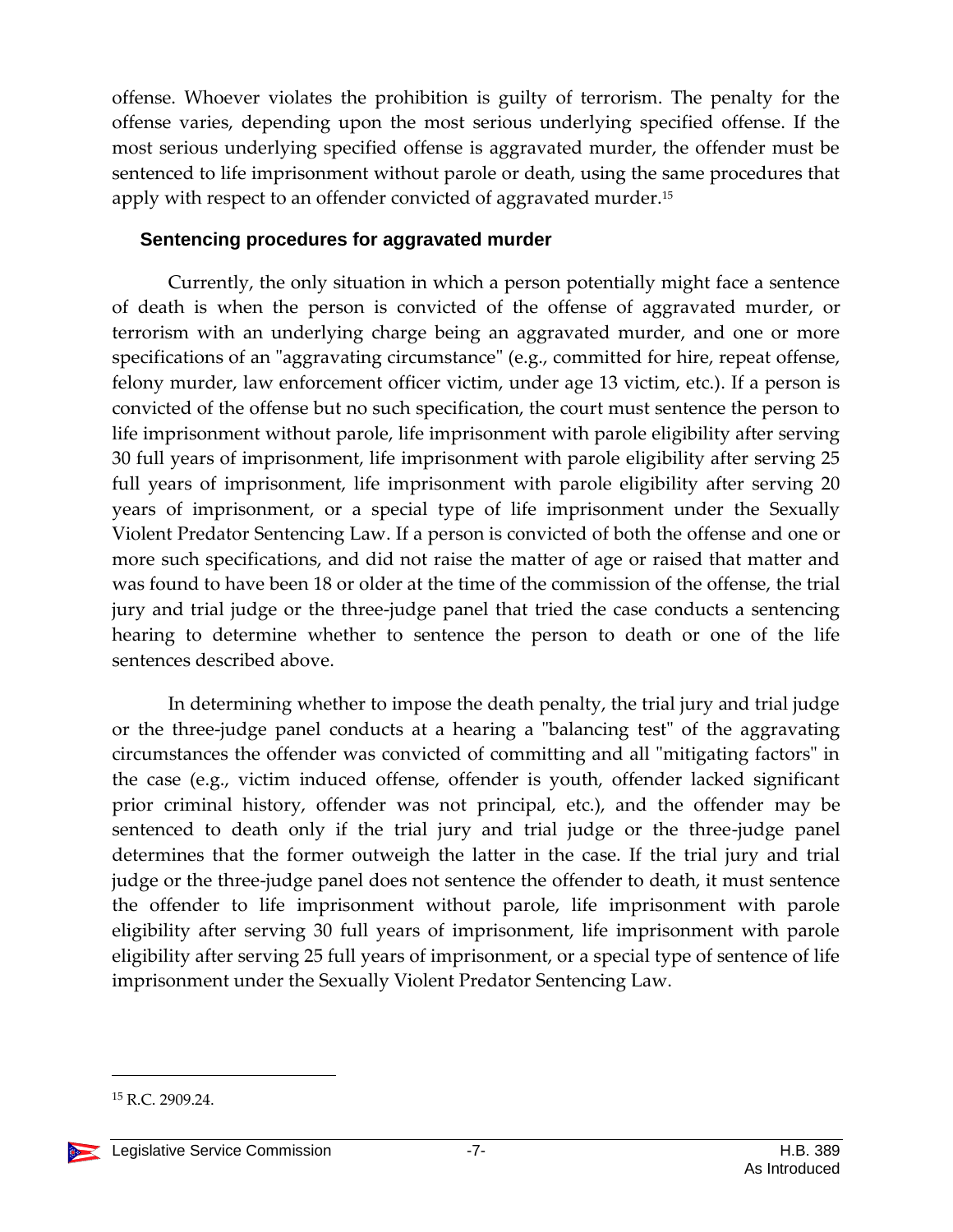When a sentence of death is imposed, the offender is entitled as a matter of right to an appeal. If the sentence of death is set aside, nullified, or vacated for any of a list of specified reasons (including that the balancing test was not properly applied, the statutory procedure has been found to be unconstitutional, or the offender is mentally retarded, etc.), the trial court must hold a resentencing hearing and sentence the offender to an available type of life imprisonment, under specified procedures. A defendant who asserts that he or she was under age 18 at the time of the alleged commission of the offense and is not found to have been at least age 18 at that time cannot be sentenced to death.

The bill repeals all of these provisions that pertain to the imposition of a sentence of death.<sup>16</sup>

#### <span id="page-7-0"></span>**Records retention**

The bill requires a court of common pleas that sentenced a defendant to death before the bill's effective date to preserve the records of the action as required before the bill's effective date.<sup>17</sup>

# <span id="page-7-1"></span>**Representation of offenders sentenced to death before effective date**

#### <span id="page-7-2"></span>**Ohio Public Defender Commission rules**

Currently, the Ohio Public Defender Commission is required to adopt rules prescribing minimum qualifications of appointed counsel, with the rules having to prescribe special qualifications for counsel and co-counsel in capital cases. The bill modifies this requirement to specify that the special qualifications portion applies with respect to counsel and co-counsel appointed in capital cases in which the defendant was sentenced to death before the bill's effective date.<sup>18</sup>

# <span id="page-7-3"></span>**Representation in post-conviction relief proceedings**

In cases in which the defendant was sentenced to death before the bill's effective date, the bill requires attorneys appointed to represent defendants in post-conviction relief proceedings to be certified under Rule 20 of the Rules of Superintendence of the Courts of Ohio (note that it appears that Superintendence Rule 20 no longer exists, but

<sup>16</sup> R.C. 2929.02; R.C. 2929.021 to 2929.06, not in (but repealed by) the bill.

 $17$  Section 3(D).

<sup>18</sup> R.C. 120.03.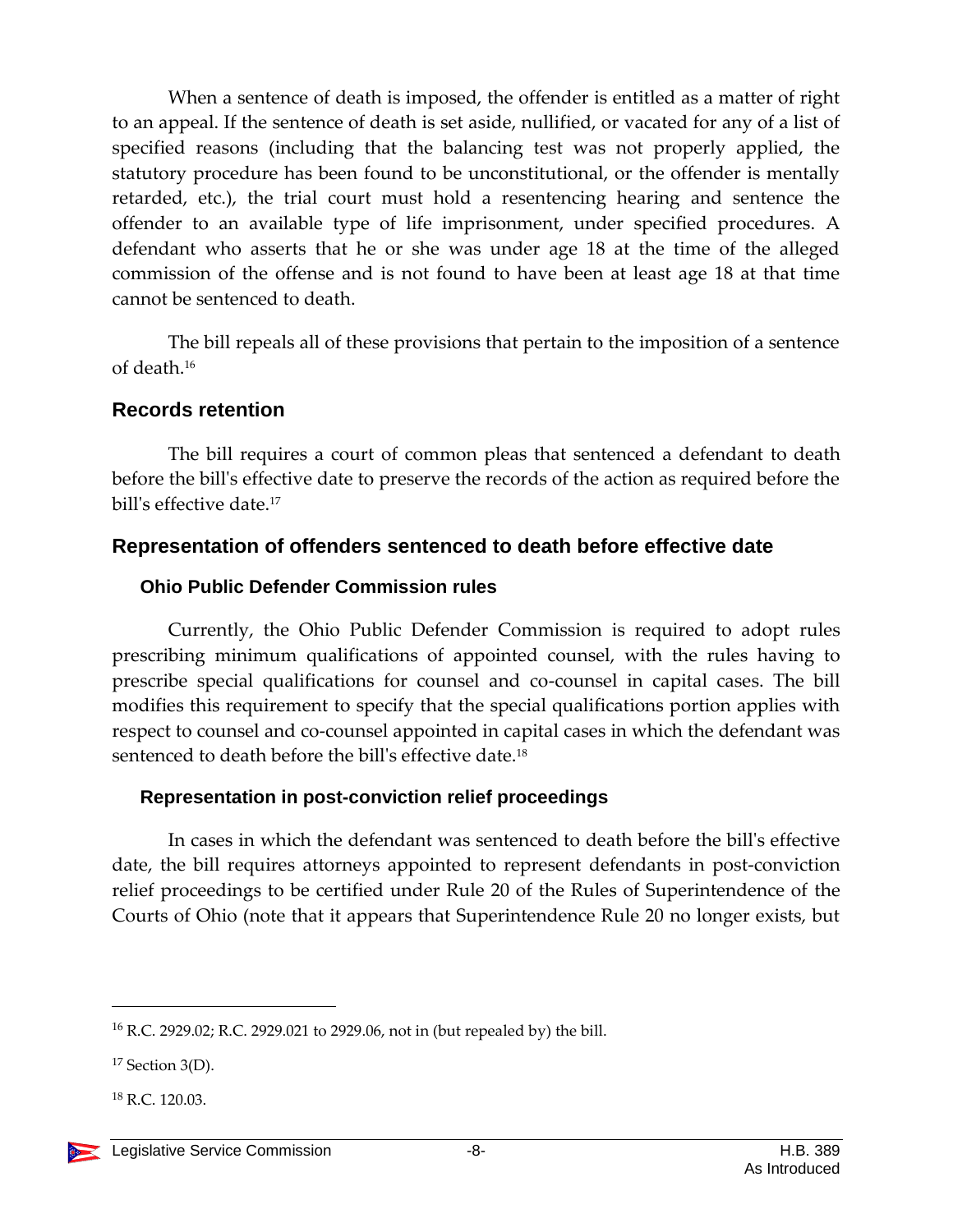that there now is a separate set of Rules for Appointment of Counsel in Capital Cases that was adopted in 2015). 19

# <span id="page-8-0"></span>**Repeals**

The bill repeals 25 sections of the Revised Code. The following chart lists these sections, and a brief description of each.

| <b>Repealed section</b> | <b>Brief description</b>                                                                                                                                                                                                                                                                                                                                                |
|-------------------------|-------------------------------------------------------------------------------------------------------------------------------------------------------------------------------------------------------------------------------------------------------------------------------------------------------------------------------------------------------------------------|
| R.C. 109.97             | Requires the Attorney General to prepare an<br>annual capital case status report that contains<br>information about every individual sentenced<br>to death for committing an aggravated murder.                                                                                                                                                                         |
| R.C. 120.35             | Requires the State Public Defender to<br>reimburse 50% of all costs and expenses of<br>conducting the defense in capital cases.                                                                                                                                                                                                                                         |
| R.C. 2725.19            | Specifies that a prisoner brought before a<br>judge on a habeas corpus writ is confined for a<br>capital offense, the judge may not remove,<br>discharge, or grant bail for the prisoner.                                                                                                                                                                               |
| R.C. 2929.021           | Requires the clerk of court to file notice with<br>the Supreme Court of any indictment that<br>charges a defendant with aggravated murder<br>and also contained one or more aggravating<br>circumstances that could lead to a sentence of<br>death.                                                                                                                     |
| R.C. 2929.022           | Provides the option to a defendant charged<br>with aggravated murder and one or more<br>specifications of aggravating circumstances to<br>have a panel of three judges or, if the<br>defendant was tried by a jury, the trial judge,<br>determine the existence of the aggravating<br>circumstance of a prior conviction at the<br>sentencing hearing.                  |
| R.C. 2929.023           | Permits a person charged with aggravated<br>murder and one or more specifications of an<br>aggravating circumstance to raise the matter<br>of the person's age at the time of the alleged<br>commission of the offense and to present<br>evidence at trial that the person was not 18<br>years of age or older at the time of the alleged<br>commission of the offense. |

 $\overline{a}$ 

 $\sum_{i=1}^{n}$ 

<sup>19</sup> Section 4.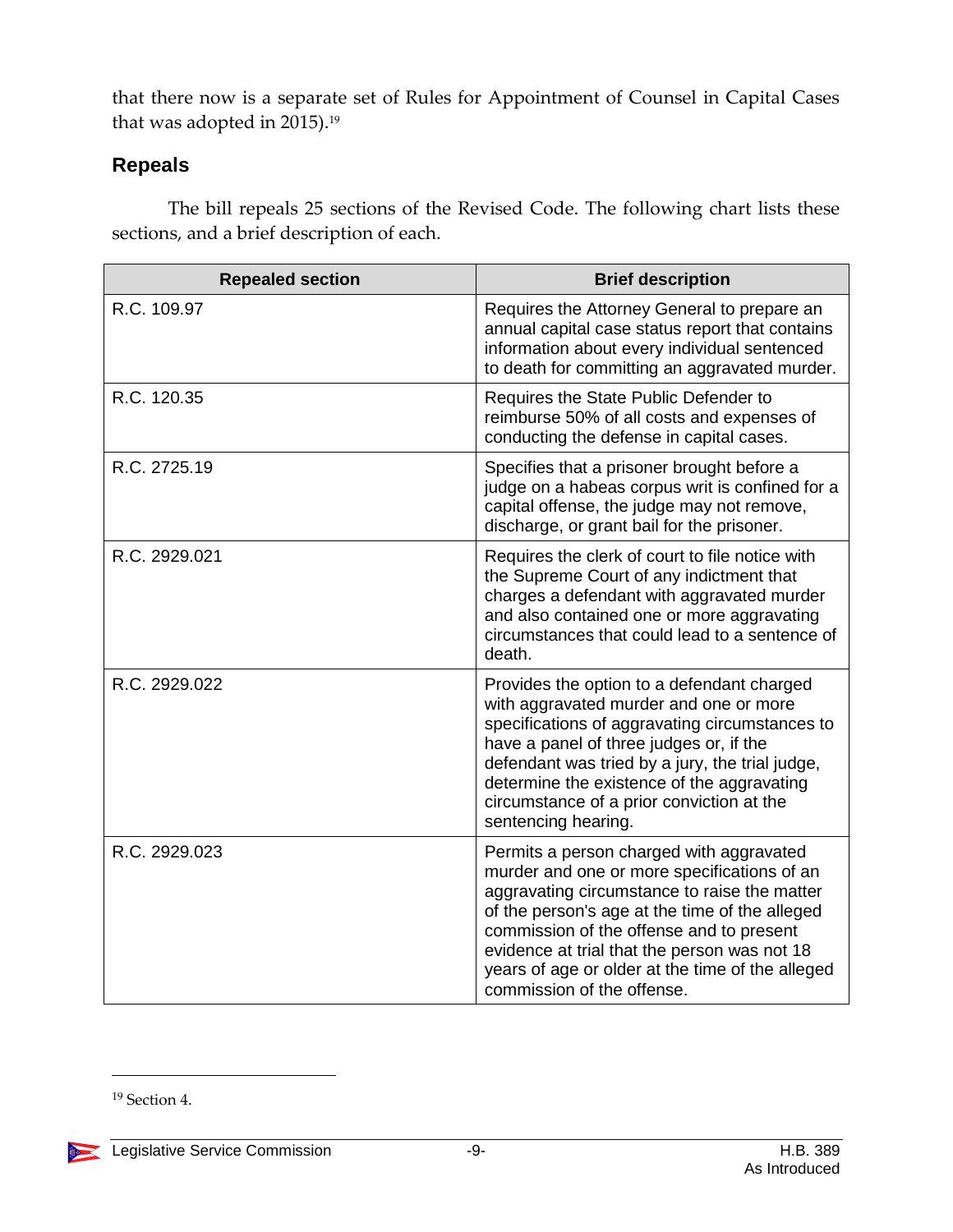| <b>Repealed section</b> | <b>Brief description</b>                                                                                                                                                                                                                                                                                                                                                                                                                                                                                                  |
|-------------------------|---------------------------------------------------------------------------------------------------------------------------------------------------------------------------------------------------------------------------------------------------------------------------------------------------------------------------------------------------------------------------------------------------------------------------------------------------------------------------------------------------------------------------|
| R.C. 2929.024           | Requires the court to order that payment of<br>fees and expenses for necessary services for<br>an indigent defendant charged with<br>aggravated murder be made in the same<br>manner that payment for appointed counsel is<br>made for other indigent defendants by the<br>public defender.                                                                                                                                                                                                                               |
| R.C. 2929.03            | Specifies sentences for offenders found guilty<br>of aggravated murder, and prohibits imposition<br>of the death penalty on an individual who<br>raises the matter of age at trial and is found<br>not to have been 18 at the time of the<br>commission of the offense.                                                                                                                                                                                                                                                   |
| R.C. 2929.04            | Lists the aggravating circumstances to be<br>specified in the indictment and proved beyond<br>a reasonable doubt before imposition of a<br>sentence of death, and lists the mitigating<br>factors that the panel of judges, trial judge, or<br>jury must consider and weigh against the<br>aggravating circumstances before imposing a<br>sentence of death.                                                                                                                                                              |
| R.C. 2929.05            | Requires the Supreme Court to review upon<br>appeal the sentence of death at the same time<br>that it reviews the other issues in the case,<br>and to review and independently weigh all of<br>the facts and other evidence disclosed in the<br>record in the case and consider the offense<br>and the offender to determine whether the<br>aggravating circumstances the offender was<br>found guilty of committing outweigh the<br>mitigating factors in the case, and whether the<br>sentence of death is appropriate. |
| R.C. 2929.06            | Describes procedures for resentencing<br>hearings when a sentence of death is set<br>aside, nullified, or vacated.                                                                                                                                                                                                                                                                                                                                                                                                        |
| R.C. 2945.20            | Provides that, when two or more persons are<br>jointly indicted for a capital offense, except<br>upon application and a judicial finding of good<br>cause, they must be tried separately.                                                                                                                                                                                                                                                                                                                                 |
| R.C. 2947.08            | Requires at least 120 days between the date<br>of imposition of a sentence of death and the<br>resulting execution.                                                                                                                                                                                                                                                                                                                                                                                                       |
| R.C. 2949.21            | Requires a writ for the execution of the death<br>penalty to be directed to the sheriff by the<br>court issuing it, and requires the sheriff to<br>privately convey the prisoner to the facility<br>designated by the Director of Rehabilitation                                                                                                                                                                                                                                                                          |

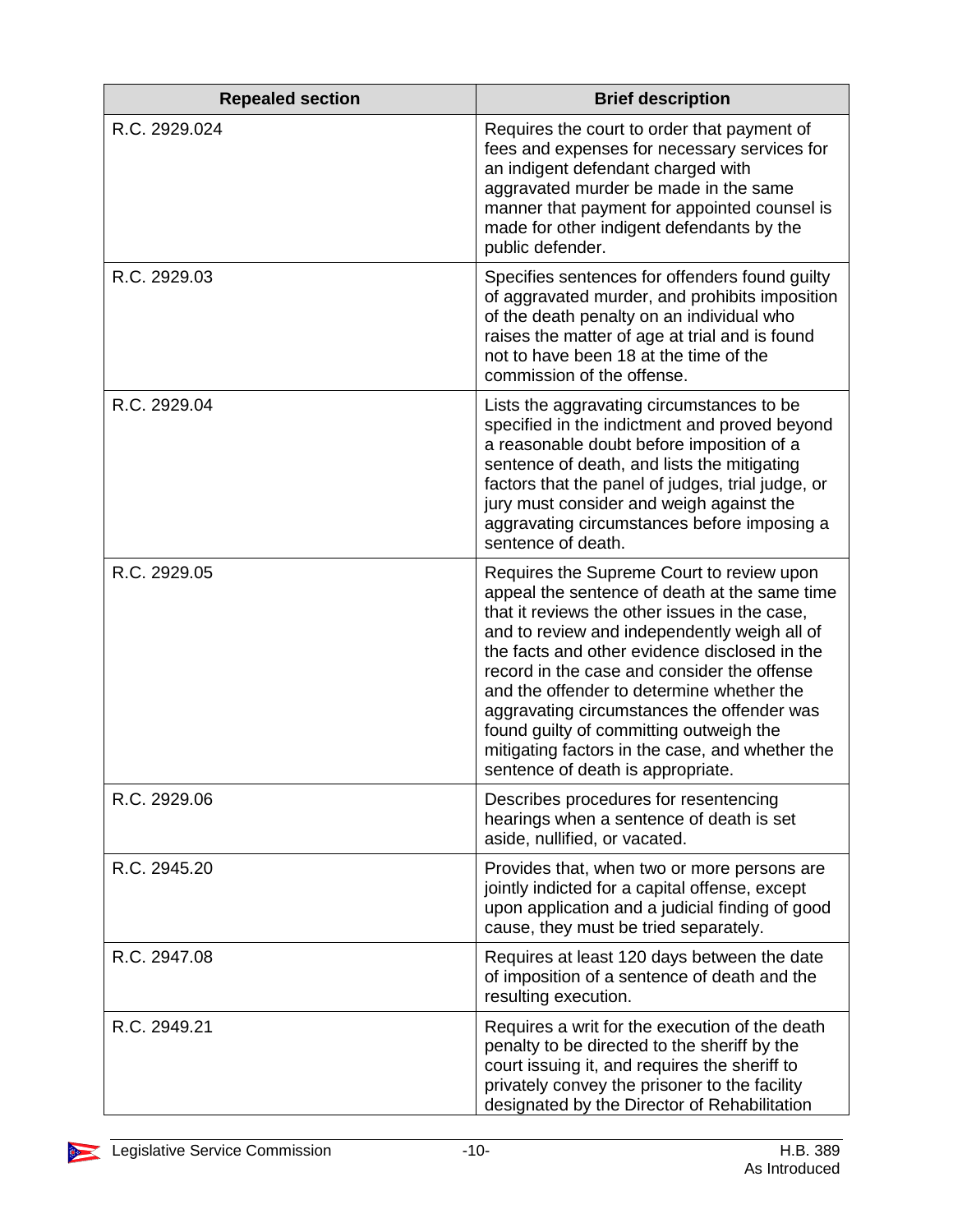| <b>Repealed section</b> | <b>Brief description</b>                                                                                                                                                                                                                                                                                                                                                               |
|-------------------------|----------------------------------------------------------------------------------------------------------------------------------------------------------------------------------------------------------------------------------------------------------------------------------------------------------------------------------------------------------------------------------------|
|                         | and Correction for the reception of the prisoner<br>within 30 days.                                                                                                                                                                                                                                                                                                                    |
| R.C. 2949.22            | Prescribes the method for executing a death<br>sentence to be via lethal injection of a drug or<br>combination of drugs of sufficient dosage to<br>quickly and painlessly cause death.                                                                                                                                                                                                 |
| R.C. 2949.221           | Generally prohibits disclosure of any<br>information or record that indicates an<br>individual's involvement in making, supplying,<br>or administering drugs or equipment used in<br>executions by lethal injection, and creates a<br>civil cause of action for unauthorized<br>disclosure of such information.                                                                        |
| R.C. 2949.222           | Requires a court to seal records pertaining to<br>execution by lethal injection, and describes a<br>process for the Director of Rehabilitation and<br>Correction to follow if confidential information<br>relating to execution by lethal injection is<br>subpoenaed or requested by a court.                                                                                          |
| R.C. 2949.24            | Requires the warden or another person<br>selected by the Director of Rehabilitation and<br>Correction to proceed at the time and place<br>named in the warrant to ensure that the death<br>sentence of the prisoner under death sentence<br>is executed, unless a suspension of execution<br>was ordered by a court.                                                                   |
| R.C. 2949.25            | Lists the persons who may be present at the<br>execution of a death sentence.                                                                                                                                                                                                                                                                                                          |
| R.C. 2949.26            | Prescribes the method for disposal of the body<br>of an executed offender.                                                                                                                                                                                                                                                                                                             |
| R.C. 2949.27            | Requires the court to again fix the time for<br>execution if an offender escapes after<br>sentence of death and is not retaken before<br>the time fixed for the offender's execution.                                                                                                                                                                                                  |
| R.C. 2949.28            | Requires notice to be sent to the sentencing<br>court if a convict sentenced to death later<br>appears not to have the mental capacity to<br>understand the nature of the death penalty<br>and why it was imposed upon the convict (i.e.<br>appears to be "insane"), and prescribes<br>procedures for the court to follow when<br>determining whether or not the convict is<br>insane. |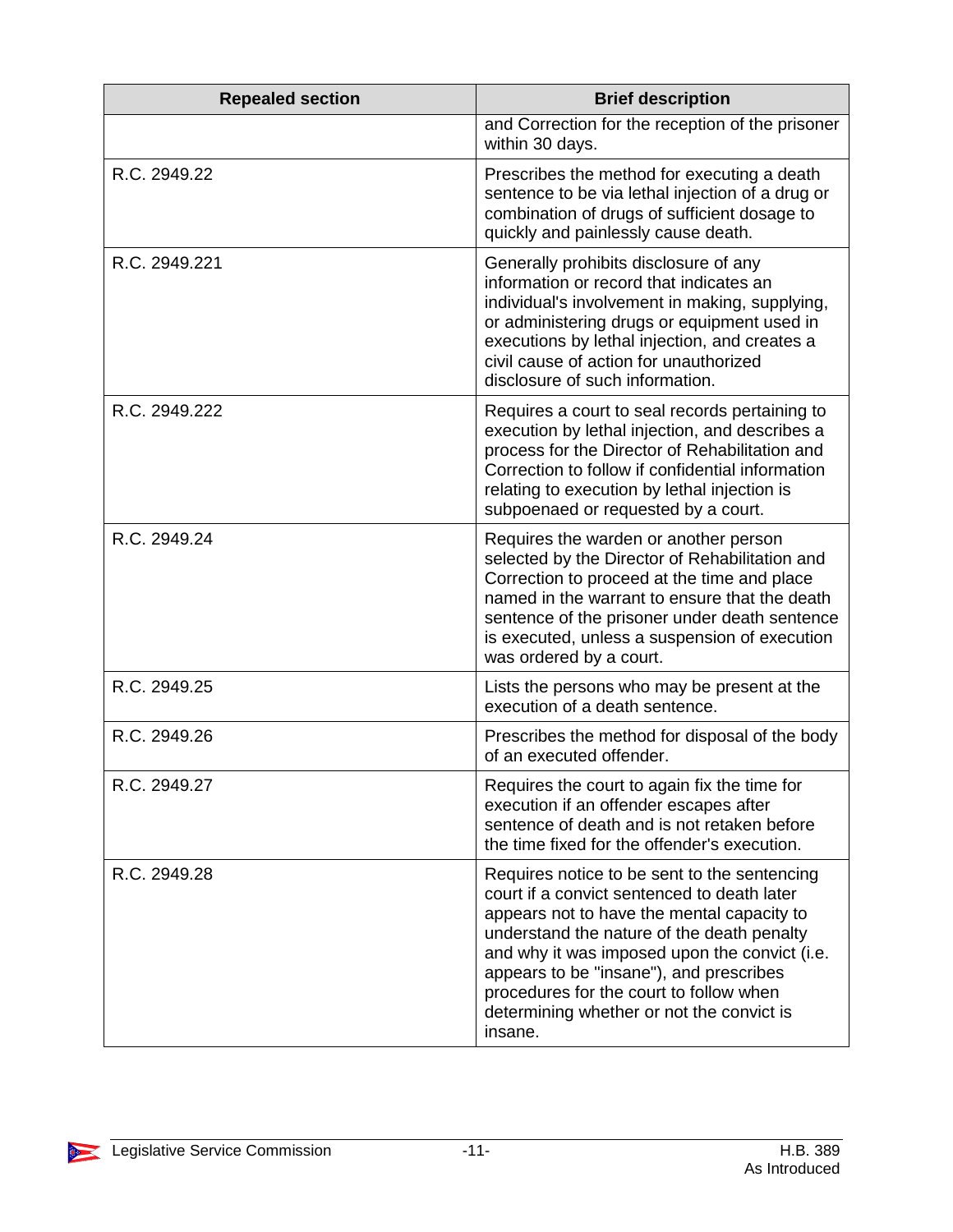| <b>Repealed section</b> | <b>Brief description</b>                                                                                                                                                                                                                                        |
|-------------------------|-----------------------------------------------------------------------------------------------------------------------------------------------------------------------------------------------------------------------------------------------------------------|
| R.C. 2949.29            | Requires the prosecuting attorney, the convict,<br>and the convict's counsel to attend an inquiry<br>commenced by a court to determine whether a<br>convict is insane, and prescribes procedures<br>for providing treatment to a convict found to be<br>insane. |
| R.C. 2949.31            | Provides for suspension of a sentence of<br>death if a female convict is found to be<br>pregnant, and requires the court to set a new<br>date for execution after the female is no longer<br>pregnant.                                                          |
| R.C. 2967.08            | Permits the Governor to grant a reprieve for a<br>definite time to a person under sentence of<br>death, with or without notices or application.                                                                                                                 |

# <span id="page-11-0"></span>**Cross-references and conforming changes**

The bill eliminates cross-references to the death penalty and related provisions, and conforms cross-references to divisions in other sections that are re-designated, in the following sections of the Revised Code: R.C. 9.07, 120.14, 120.18, 120.24, 120.28, 120.33, 149.43, 1901.183, 2152.13, 2152.67, 2307.60, 2701.07, 2743.51, 2929.13, 2929.14, 2929.20, 2929.61, 2930.03, 2930.06, 2930.16, 2937.222, 2941.021, 2941.148, 2941.401, 2941.43, 2941.51, 2945.13, 2945.33, 2945.38, 2949.02, 2949.03, 2953.08, 2953.71, 2953.72, 2953.73, 2953.81, 2967.03, 2967.12, 2967.13, 2967.19, 2967.193, 2967.26, 2967.28, 2971.03, 2971.07, 5120.113, 5120.53, 5120.61, 5139.04, 5149.101, and 5919.16.

The bill amends several Revised Code sections to eliminate a process or procedure related to the death penalty that is contained in the particular section. The following chart lists those sections and includes a brief description of that process or procedure.

| <b>Section</b> | Brief description of process or procedure eliminated                                                                                                                                                                                                                                                                                                                                                              |
|----------------|-------------------------------------------------------------------------------------------------------------------------------------------------------------------------------------------------------------------------------------------------------------------------------------------------------------------------------------------------------------------------------------------------------------------|
| R.C. 120.06(F) | Requires attorneys appointed by the office of the State<br>Public Defender to represent a petitioner in a post-<br>conviction relief proceeding involving a sentence of<br>death to be certified under Rule 20 of the Rules of<br>Superintendence of the Courts of Ohio to represent<br>indigent defendants charged with or convicted of an<br>offense for which the death penalty can be or has been<br>imposed. |

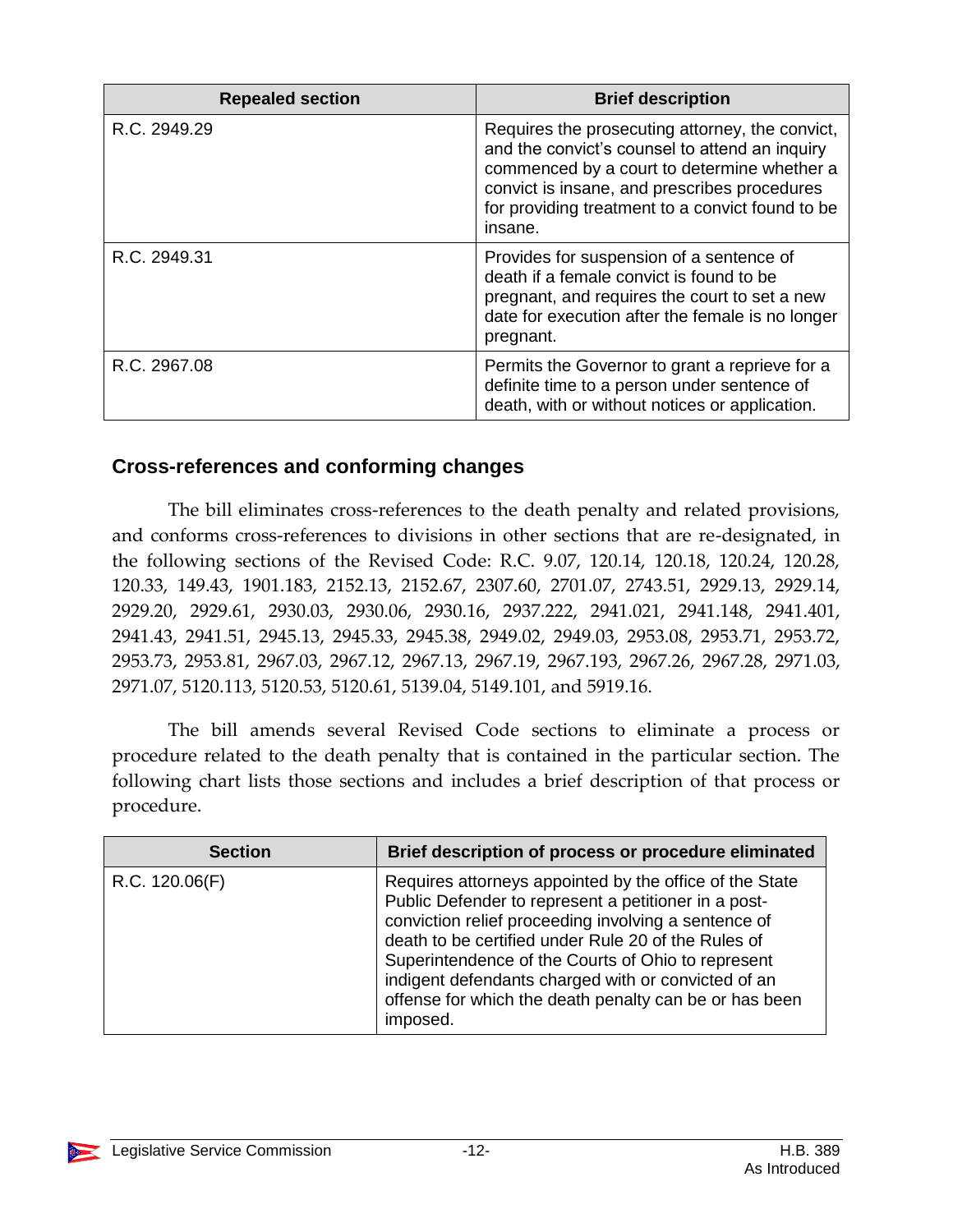| <b>Section</b>               | Brief description of process or procedure eliminated                                                                                                                                                                                                                                                                                                                                                                                                                                  |
|------------------------------|---------------------------------------------------------------------------------------------------------------------------------------------------------------------------------------------------------------------------------------------------------------------------------------------------------------------------------------------------------------------------------------------------------------------------------------------------------------------------------------|
| R.C. 120.16(G)               | Requires attorneys appointed by the office of the county<br>public defender to represent a petitioner in a post-<br>conviction relief proceeding involving a sentence of<br>death to be certified under Rule 20 of the Rules of<br>Superintendence of the Courts of Ohio to represent<br>indigent defendants charged with or convicted of an<br>offense for which the death penalty can be or has been<br>imposed.                                                                    |
| R.C. 120.26(G)               | Requires attorneys appointed by the office of the joint<br>county public defender to represent a petitioner in a post-<br>conviction relief proceeding involving a sentence of<br>death to be certified under Rule 20 of the Rules of<br>Superintendence of the Courts of Ohio to represent<br>indigent defendants charged with or convicted of an<br>offense for which the death penalty can be or has been<br>imposed.                                                              |
| R.C. 120.33(C)               | Requires attorneys appointed by a board of county<br>commissioners in lieu of using a county public defender<br>or joint county public defender to represent a petitioner in<br>a post-conviction relief proceeding involving a sentence<br>of death to be certified under Rule 20 of the Rules of<br>Superintendence of the Courts of Ohio to represent<br>indigent defendants charged with or convicted of an<br>offense for which the death penalty can be or has been<br>imposed. |
| R.C. 2301.20(A) and (B)      | Refers to preservation of shorthand notes of trial<br>proceedings in capital cases.                                                                                                                                                                                                                                                                                                                                                                                                   |
| R.C. 2317.02                 | Provides that communication between a client in a<br>capital case and the client's attorney is not subject to<br>testimonial privilege if the communication is relevant to a<br>subsequent ineffective assistance of counsel claim by<br>that client.                                                                                                                                                                                                                                 |
| R.C. 2901.02(B)              | Classifies aggravated murder when the indictment<br>included at least one aggravating circumstance as a<br>capital offense.                                                                                                                                                                                                                                                                                                                                                           |
| R.C. 2930.19(D)              | Provides that when there is a conflict between a<br>provision in the Victim's Rights Law and a specific<br>statute governing the procedure in a capital case, the<br>specific statute supersedes the Victim's Rights Law.                                                                                                                                                                                                                                                             |
| R.C. 2941.14 $(B)$ and $(C)$ | Describes the process for the inclusion of specifications<br>of aggravating circumstances in an indictment charging<br>aggravated murder and states that the death penalty is<br>precluded without such a specification.                                                                                                                                                                                                                                                              |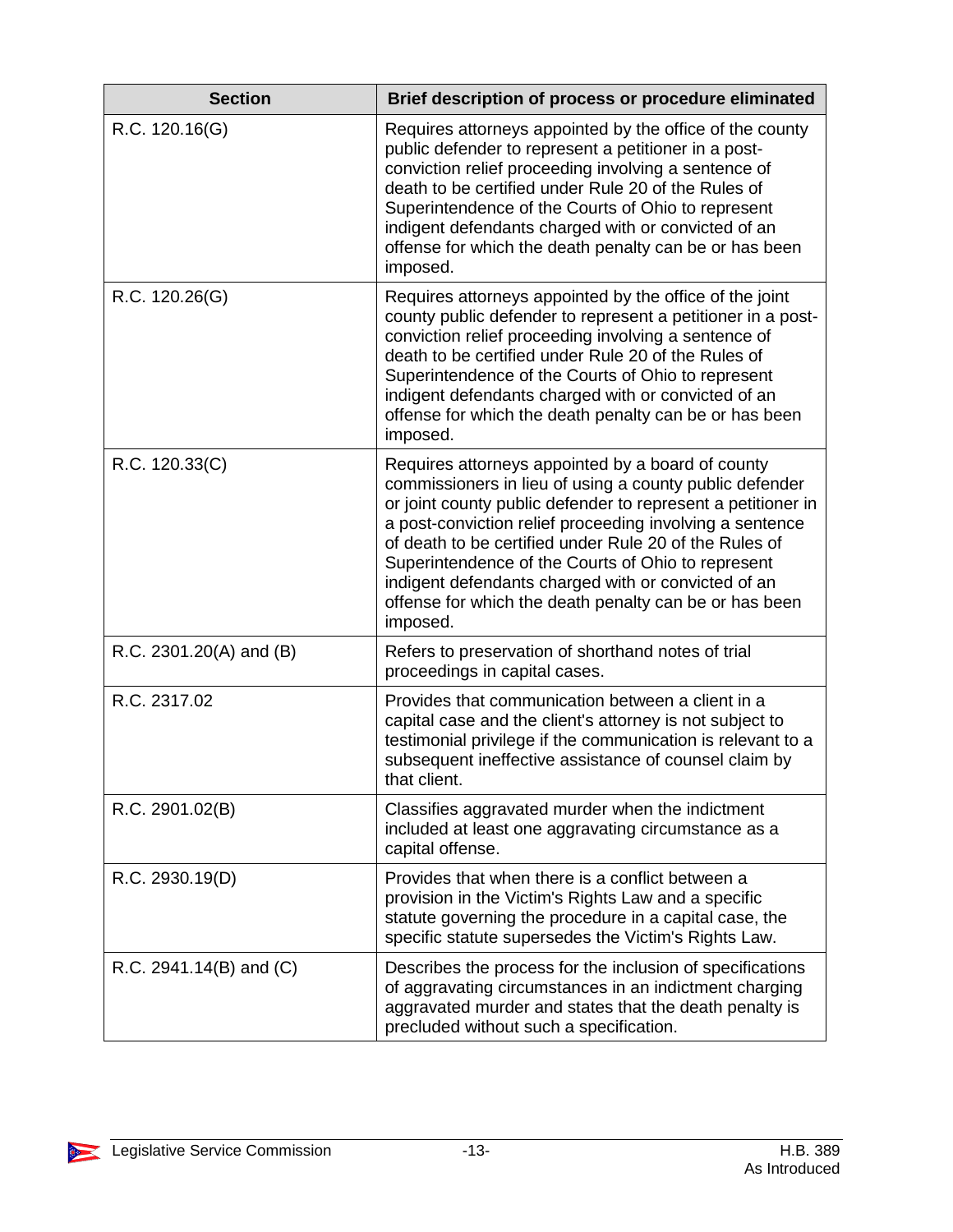| <b>Section</b>                           | Brief description of process or procedure eliminated                                                                                                                                                                                                                                                                                      |
|------------------------------------------|-------------------------------------------------------------------------------------------------------------------------------------------------------------------------------------------------------------------------------------------------------------------------------------------------------------------------------------------|
| R.C. 2941.51(E)                          | Requires the county auditor, in reporting expenses paid<br>for indigent defendants, to separately state expenses<br>that are reimbursable by the State Public Defender in<br>capital cases.                                                                                                                                               |
| R.C. 2945.06                             | Describes the procedure for trial by a court composed of<br>three judges of an offender charged with an offense<br>punishable with death.                                                                                                                                                                                                 |
| R.C. 2945.10                             | Requires the court, in a capital case that is being heard<br>by a jury, to prepare written instructions on the points of<br>law, provide copies before orally instructing the jury, and<br>permit the jury to consult the instructions during<br>deliberations.                                                                           |
| R.C. 2945.21(A)(2)                       | Describes the procedure for peremptory challenges of<br>potential jurors when trying capital cases.                                                                                                                                                                                                                                       |
| R.C. 2945.25(C)                          | Describes the procedure for challenges for cause of<br>potential jurors when trying capital cases.                                                                                                                                                                                                                                        |
| R.C. 2953.02                             | Describes the right to an appeal of a death sentence.                                                                                                                                                                                                                                                                                     |
| R.C. 2953.07                             | Requires the appellate court when a death sentence is<br>affirmed to appoint a day for execution and issue a<br>warrant to the sheriff or warden to carry the sentence<br>out.                                                                                                                                                            |
| R.C. 2953.09(A)(2)(b)                    | Specifies the circumstances under which a court of<br>common pleas or court of appeals may suspend the<br>execution of a sentence of death.                                                                                                                                                                                               |
| R.C. 2953.10                             | Specifies the authority of the Supreme Court to suspend<br>the execution of a sentence of death during appeal.                                                                                                                                                                                                                            |
| R.C. 2953.21(A) to (G) and (H) to<br>(J) | Describes the process for filing of post-conviction petition<br>for relief for offenders sentenced to death, specifies the<br>Supreme Court's authority to stay the execution of a<br>sentence of death, and provides for the appointment of<br>counsel to file post-conviction petitions for relief for<br>offenders sentenced to death. |
| R.C. 2953.23                             | Describes the circumstances when a post-conviction<br>petition for relief for an offender sentenced to death will<br>be considered if filed after the deadline for filing such<br>petitions.                                                                                                                                              |
| R.C. 2967.05(C)                          | Specifies that an offender who is in imminent danger of<br>death, medically incapacitated, or suffering from a<br>terminal illness is ineligible for early release if sentenced<br>to death.                                                                                                                                              |